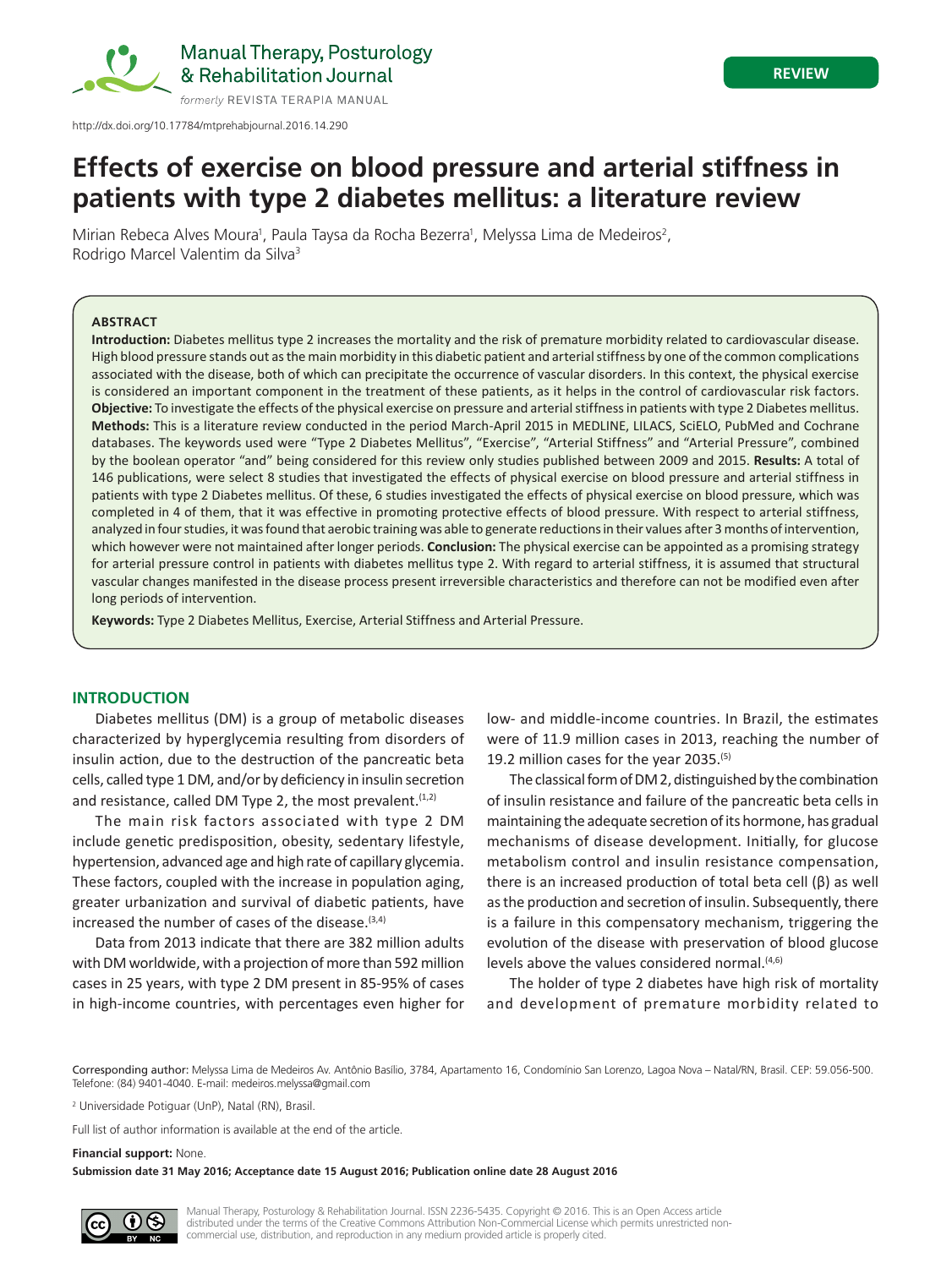

cardiovascular disease, disorders in vision, kidney problems, in the peripheral nerves and amputations. In 2013, for DM mortality rate in Brazil was 124.687 thousand inhabitants for individuals aged between 20 and 79 years. $(4,5,7)$  In this context, it is possible to emphasize arterial hypertension as the main morbidity in this diabetic patient, characterized by promoting the development and progression of micro and macrovascular complications. Thus, the adequate control of blood pressure (BP) is able to reduce up to 76% cardiovascular mortality in patients with type 2 DM and may be more effective than the glycemic control.(8,9)

Individuals with type 2 DM also are more susceptible to structural and functional changes of their arteries. Diabetics have stiffer central and peripheral arteries when compared with non-diabetic subjects, which may contribute to the precipitation of atherosclerotic processes and their vascular complications.(10)

In addition, physical inactivity has been identified as the main fourth risk factor for overall mortality, totaling 6% of these deaths, increasing prevalence of chronic non‑communicable diseases (NCDs), including the DM, which is responsible for approximately 27% of cases. The increasing number of cases of type 2 DM and consequent exacerbation of patients with complications caused by the disease, leads to efforts not only to combat it, but also to reduce the problems resulting from it  $(11,12)$ 

Scientific evidence shows that regular physical exercises reduce the risk of developing NCDs, being an important component for the appropriate body energy balance. For disease already established, it has been well documented in improving insulin sensitivity and glycemic control; reducing the use of hyperglycemia-related drugs; on glucose transporters (GLUT-4 protein) due to muscle contractions; decreased visceral adiposity and cardiovascular risk through decreasing blood pressure, obesity and blood lipid profile.<sup>(11,12)</sup>

Given the above, this review aims to highlight the scientific evidences related to the influence of exercise on the pressure and arterial stiffness in patients with type 2 DM.

## **METHOD**

# **Study Characterization and search strategy**

This research is characterized as a literature review and was carried out from March to April 2015 in five databases, namely: the U.S. National Library of Medicine (NLM) bibliographic database (MEDLINE), Latin-American and Caribbean System on Health Sciences Information (LILACS), Scientific Electronic Library Online (SciELO), PubMed and Cochrane. It was used the following descriptors in this review: "Type 2 Diabetes Mellitus", "Exercise", "Arterial Stiffness" and "Arterial Pressure", combined using the boolean operator "and". The selected studies included only written in English, Spanish and Portuguese, only published in January 2009 to April 2015.

## **Inclusion and exclusion criteria**

The criteria for inclusion of studies were: original articles of controlled randomized clinical trials based on the application of resistance and/or aerobic training programs and its effects on blood pressure and arterial stiffness in individuals with type 2 DM. Exclusion criteria were: studies performed in animals, with focus on gestational diabetes, which did not have full text available in electronic form and/or that recurred in the databases.

#### **RESULTS**

It was found 146 publications between the period from January 2009 to April 2015, all written in English, Spanish or Portuguese. The first stage of selection of items was made by reading the titles and abstracts, where non-original studies of randomized controlled clinical trials were excluded; which did not apply resistance training programs and/or aerobic or did not evaluate its effects on the pressure and arterial stiffness in patients with type 2 DM, leaving 18 studies. In the second step, the complete reading of the text was made, which were selected 8 studies, 7 written in English and 1 in Portuguese. From 18 studies, 10 were excluded due to be duplicated in the databases. In total, it was excluded 138 articles because they did not fulfill the criteria for inclusion in this review (figure 1). The 8 included studies are briefly described in table 1.

It was selected six studies which investigated the effect of exercise on BP in patients with type 2 DM.<sup>(13,14,15,16,17,18)</sup> Thus. all the research presented here are accord to the inclusion criteria and are limited to the analysis of the effects of exercise in people diagnosed with type 2 DM.

The acute effect of resistance training (RT) and aerobic training (AT) session was analyzed in a group of 10 volunteers of both genders aged 45-70 years, all with type 2 DM. It was investigated the behavior of BP over 24 hours, then the



Figure 1. Search and selection of studies ofr literature review. n - number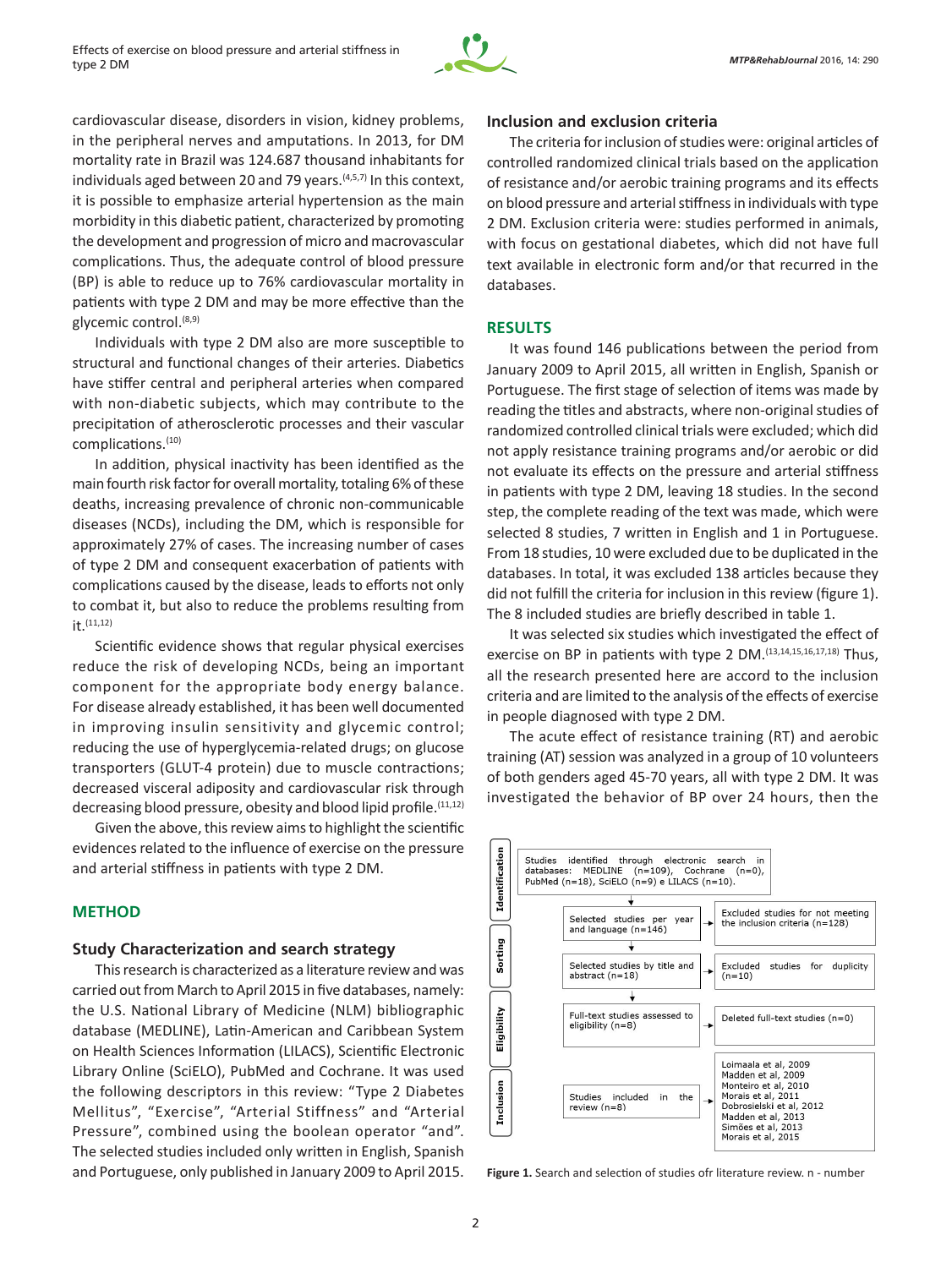

#### **Table 1.** Summary of originals articles.

| <b>Authors and year</b>       | Sample of study                                                                                                                                                      | <b>Analyzed variables</b>                      | <b>Methods</b>                                                                                                                                                                                                                                                                                                                                                     | <b>Results</b>                                                                                                                                                                                                                                                                                                                                                                                                                                                                                                                                     |
|-------------------------------|----------------------------------------------------------------------------------------------------------------------------------------------------------------------|------------------------------------------------|--------------------------------------------------------------------------------------------------------------------------------------------------------------------------------------------------------------------------------------------------------------------------------------------------------------------------------------------------------------------|----------------------------------------------------------------------------------------------------------------------------------------------------------------------------------------------------------------------------------------------------------------------------------------------------------------------------------------------------------------------------------------------------------------------------------------------------------------------------------------------------------------------------------------------------|
| LOIMAALA et al.,<br>2009.     | $n = 50 \text{ } \textcircled{}$<br>$\bar{x}$ = 52,3<br>DM <sub>2</sub> .                                                                                            | <b>PWV</b>                                     | Two randomized groups, with<br>24 months of intervention:<br>- EG: AT by running or walking<br>and RT for major muscle<br>groups through machines and<br>weights, 2 times per week,<br>during 30' in different days;<br>- CG: standard treatment for<br>DM.                                                                                                        | 2 dropouts in each group;<br>Non-significant trend towards slower<br>progression of PWV in EG group during<br>intervention.                                                                                                                                                                                                                                                                                                                                                                                                                        |
| MADDEN et al.,<br>2009.       | $n = 36$<br>$\overline{x}$ = 71,4<br>$\circled{1}$ = 19; $\circled{2}$ = 17<br>DM2;<br>Sedentary lifestyle;<br>Hypertension;<br>Hypercholesterolemia.                | <b>PWV</b> radial<br>PWV femoral               | Two intervention groups<br>randomly, 3 times per week<br>and during 3 months each:<br>- AT: 60' of exercises on<br>treadmill and cycle ergometer;<br>- NA: Non aerobic exercises<br>of core (exercise ball) And<br>strength training (dumbbells).                                                                                                                  | 2 dropouts in each group;<br>$\downarrow$ of AS radial (P = 0,005) and femoral (P =<br>0,015) in AT;<br>$\downarrow$ of ~20,7 ± 6,3% in PWV radial and of 13,9<br>± 6,7% in PWV femoral in AT;<br>$\uparrow$ of 8,5 ± 6,6% in PWV radial and of 4,4 ±<br>3,3% in PWV femoral in NA.                                                                                                                                                                                                                                                                |
| MONTEIRO et al.,<br>2010.     | $n = 22$ $\circledcirc$<br>$\overline{x}$ = 61<br>DM2;<br>Sedentary lifestyle.                                                                                       | SBP<br><b>DBP</b>                              | Two randomized groups, with<br>13 weeks of intervention:<br>- AT: 50' on treadmill, 3 times<br>per week;<br>- CG: 2h of educational<br>guidelines, 1 time per week.                                                                                                                                                                                                | $\downarrow$ of SBP and DBP in two groups;<br>$\downarrow$ significant of DBP basal and final in AT<br>(p<0,01), where DBP final had a reduction<br>of 27,0%.                                                                                                                                                                                                                                                                                                                                                                                      |
| MORAIS et al.,<br>2011.       | $n = 10$<br>$\bar{x}$ = 55,8<br>$\delta = 3; \mathcal{Q} = 7$<br>Ages: 45-70 years<br>DM2;<br>Sedentary lifestyle.                                                   | SBP<br><b>DBP</b><br>MAP                       | Subjects were assessed for 24<br>hours after a single session:<br>- AT: 20' cycling;<br>- RT: 3 laps in a circuit of 6<br>exercises with 8 repetitions;<br>- CG: No exercise.                                                                                                                                                                                      | RT was more effective in promoting<br>protective effects of SBP, DBP and MAP<br>$(p<0.05)$ ;<br>RT provided more benefits for BP control<br>$(p<0.05)$ .                                                                                                                                                                                                                                                                                                                                                                                           |
| DOBROSIELSKI et al.,<br>2012. | $n = 140 \text{ } \textcircled{} \textcircled{} \textcircled{}$<br>$\bar{x}$ = 52,5<br>Ages: 40-65 years<br>DM2;<br>BP not-good; untreated;<br>Treated hypertension. | ВP<br>AS                                       | Two randomized groups, 3<br>times per week, during 26<br>weeks:<br>- RT: Two sets of 7 exercises,<br>with 10-15 repetitions per<br>exercise in 50% of 1RM;<br>- AT: 45' on treadmill, cycle<br>ergometer or stairs tepper;<br>- CG: Exercise guide, dietary<br>guidelines and PB monitoring.                                                                       | 22 dropouts and 2 exclusions;<br>114 individuals completed the 6 month<br>intervention;<br>$\emptyset$ significant reductions in PWV, SBP and DBP<br>at the end of the 6 months in both groups.                                                                                                                                                                                                                                                                                                                                                    |
| MADDEN et al.,<br>2013.       | $n = 52$<br>$\bar{x} = 69.3$<br>$\delta$ = 30; $\Omega$ = 22<br>$DM2$ ;<br>Hypertension;<br>Hypercholesterolemia.                                                    | PWV radial and<br>femoral<br>SBP<br>DBP<br>MAP | Two randomized groups, 3<br>sessions per week and during 6<br>months each:<br>- AT: 60' on treadmill and e<br>cycle ergometer;<br>- NA: not-strenuous core<br>exercises (exercise ball) and<br>non-strenuous strength<br>training (Very light weights,<br>without load increase);<br>Each subject was submitted to<br>three evaluation sessions: T0.<br>T3 and T6. | There were significant differences in PWV<br>radial and femoral between groups of AT<br>and NA;<br>After 3 months of training:<br>$\downarrow$ PWV radial and femoral in AT group;<br>$\downarrow$ of ~21,7 ± 6,7% in PWV radial and of 22,8<br>± 7,2% in PWV femoral in AT;<br>$\uparrow$ of 0,2 ± 4,2% in PWV radial and of 0,7 ±<br>7,3% in PWV femoral in NA.<br>None of the reductions observed in AT were<br>maintained throughout the course of the<br>intervention;<br>$\emptyset$ significant reduction in SBP and DBP after<br>6 months. |

n – sample number;  $\beta$  – male;  $\bar{x}$  – mean; DM2 – type 2 Diabetes mellitus; PWV – pulse wave velocity; EG – Exercise group; AT – aerobic training; RT – resistance training; CG – control group; DM – Diabetes mellitus; ♀ – female; NA – non-aerobic training; ↓ – reduction; AS – arterial stiffness; ~ – approximation; ↑ – increase; SBP – systolic blood pressure; DBP – diastolic blood pressure; MAP – mean arterial pressure; BP – blood pressure; 1RM – one repetition maximum; Ø – none; T0 – baseline training session; T3 – one evaluation after 3 months of training ; T6 – one evaluation after 6 months of training; LT – Lactate threshold; CS – control session; MAX – maximal exercise; MOD – moderate exercise.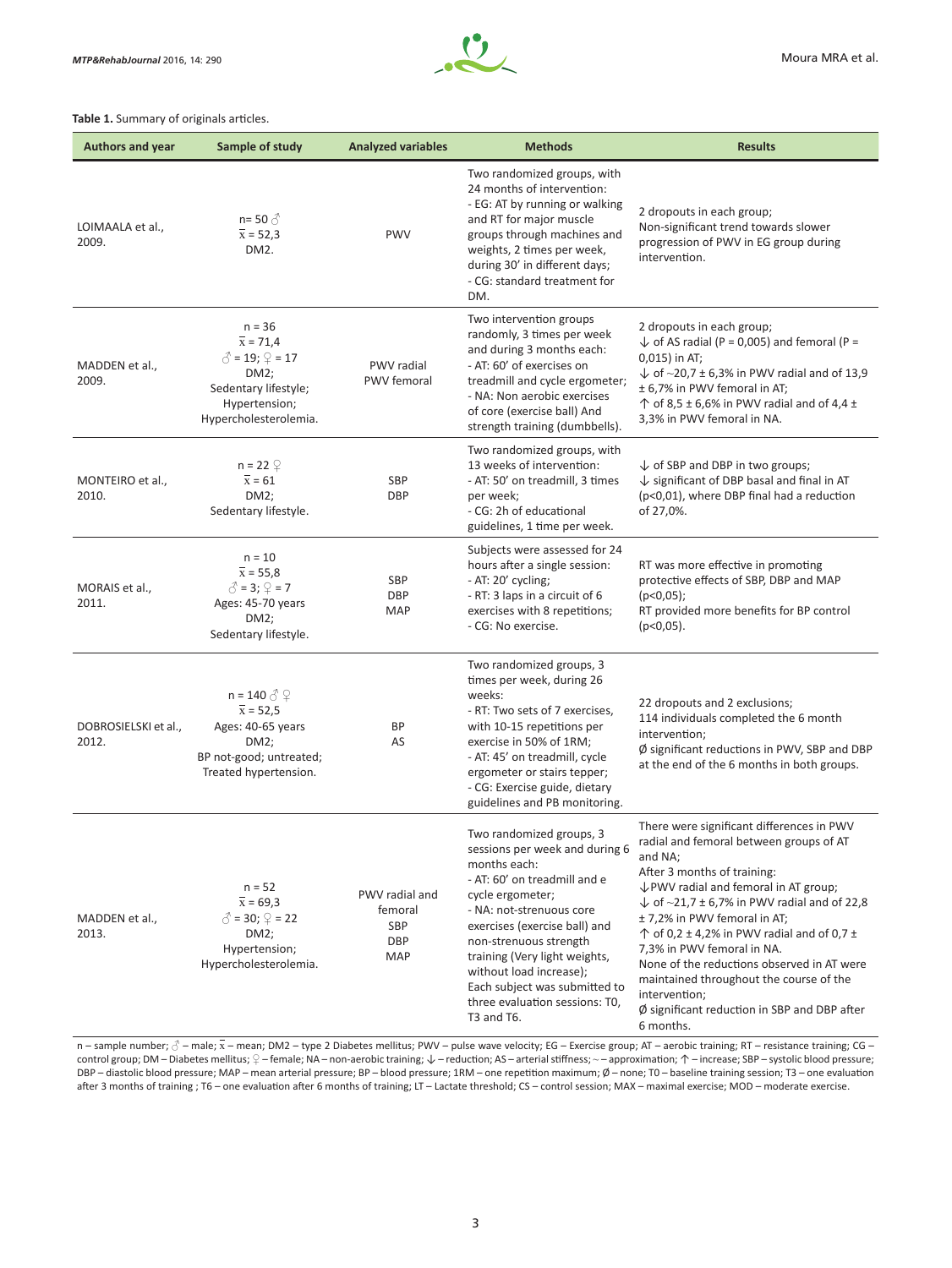

#### **Table 1.** Continued...

| <b>Authors and year</b> | Sample of study                                                                                                                            | <b>Analyzed variables</b>              | <b>Methods</b>                                                                                                                                                                                                                                                                                                                   | <b>Results</b>                                                                                                                                                                                                                                                                                                                                                                               |
|-------------------------|--------------------------------------------------------------------------------------------------------------------------------------------|----------------------------------------|----------------------------------------------------------------------------------------------------------------------------------------------------------------------------------------------------------------------------------------------------------------------------------------------------------------------------------|----------------------------------------------------------------------------------------------------------------------------------------------------------------------------------------------------------------------------------------------------------------------------------------------------------------------------------------------------------------------------------------------|
| SIMÕES et al.,<br>2013. | $n = 20$<br>$\hat{O} = 17; \hat{V} = 3$<br>Ages: 40-60 years<br>$DM2$ ;<br>Without DM2;<br>Sedentary lifestyle;<br>Hypertension.           | <b>SBP</b><br><b>DBP</b><br><b>MAP</b> | Subjects were evaluated<br>through two sessions on<br>different days:<br>- Moderate AT: 20' of exercise<br>on cycle ergometer with<br>constant load (90% of the LT);<br>- CS: 20' resting in sitting<br>position.<br>The collection of variables also<br>occurred during the 20' pre-<br>session and 45' post-session<br>period. | $\downarrow$ Significant of SBP post-exercise in both<br>groups;<br>The group without DM2 had lower values of<br>SBP in resting and post-exercise;<br>$\downarrow$ of MAP post-exercise only in group<br>without DM2;<br>$\downarrow$ of DBP post-exercise only in group with<br>DM <sub>2</sub> .                                                                                           |
| MORAIS et al.,<br>2015. | $n = 10$<br>$\bar{x}$ = 55,8<br>$\hat{C} = 3$ ; $\hat{Q} = 7$<br>Ages: 45-70 years<br>$DM2$ ;<br>Sedentary lifestyle;<br>Pre-Hypertension. | <b>SBP</b><br><b>DBP</b><br><b>MAP</b> | Subjects were evaluated<br>during 24 hours after three<br>sessions on different days:<br>- MAX: Cardiopulmonary<br>exercise testing;<br>- MOD: 20' of exercise on<br>a stationary bicycle with<br>constant load (90% of LT);<br>- CS: 20' resting in sitting<br>position.                                                        | MAX promoted:<br>$\downarrow$ in SBP, DBP and MAP over 24 hours when<br>compared to the day of CS;<br>$\downarrow$ significant in variation of the pressure<br>during sleep in relation to the CS;<br>$\downarrow$ significant of SBP compared to the MOD<br>session.<br>$\emptyset$ significant differences in SBP, DBP and MAP<br>after MOD compared to MAX and CS sessions<br>during 24h. |

n – sample number;  $\beta$  – male;  $\bar{x}$  – mean; DM2 – type 2 Diabetes mellitus; PWV – pulse wave velocity; EG – Exercise group; AT – aerobic training; RT – resistance training; CG – control group; DM – Diabetes mellitus; ♀ – female; NA – non-aerobic training; ↓ – reduction; AS – arterial stiffness; ~ – approximation; ↑ – increase; SBP – systolic blood pressure; DBP – diastolic blood pressure; MAP – mean arterial pressure; BP – blood pressure; 1RM – one repetition maximum; Ø – none; T0 – baseline training session; T3 – one evaluation after 3 months of training ; T6 – one evaluation after 6 months of training; LT – Lactate threshold; CS – control session; MAX – maximal exercise; MOD – moderate exercise.

workout; and compared to the control group (CG). The RT was performed with intensity equivalent to 70% of one repetition maximum (1RM); AT was 20 minutes long and was held in cycle ergometer for lower limbs; and CG did not perform any type of exercise. After two hours there was a reduction in systolic blood pressure (SBP) compared to CG; and the TR was more effective in promoting protective effects of SBP, diastolic blood pressure (DBP) and mean arterial pressure (MAP) after 24 hours when compared to the AT.<sup>(13)</sup>

Acute adjustments of different AT intensities on BP were also observed in a group of 10 individuals with type 2 DM, of both genders and aged 45-70 years. The volunteers participated in three experimental sessions supervised, characterized by maximal exercise (MAX), moderate exercise (MOD) and control session (CS), and had the BP monitored for 24 hours after each session. MAX is a cardiopulmonary exercise test; the MOD was characterized by 20 minutes exercise on a stationary bicycle; and CS for 20 minutes of rest in the sitting position. The study results showed that the MAX promoted reductions in SBP, DBP, and MAP over 24 hours when compared to CS; as well as a significant reduction in the variation of pressure during sleep compared to the CS session, and also in SBP compared to MOD session.<sup>(14)</sup>

Acute behavior of the BP, after a moderate AT session and a CS was also examined in 20 subjects of both genders and aged 40-60 years. Participants were also divided equally into two groups, one composed of individuals diagnosed with type 2 DM and another for individuals without type 2 DM. The BP measurement was performed before the moderate AT

sessions and CS every 5 minutes within 20 minutes; during the sessions on 10 and 20 minutes; as well as after the sessions every 15 minutes within 45 minutes. Moderate AT was performed on a cycle ergometer for 20 minutes at a constant load corresponding to 90% of the lactate threshold; in CS the participants remained at rest for a period of 20 minutes. Both groups had significant reductions in SBP in post-exercise compared to resting values; the group without type 2 DM had lower SBP at rest and after moderate AT compared to the group with type 2 DM; only the group without type 2 DM had reduced post-exercise MAP; on the other hand, only the group with type 2 DM had decreased DBP after moderate AT.<sup>(15)</sup>

Another study evaluated the chronic effect of AT in BP for 13 weeks in 22 elderly women with type 2 DM and aged 60-64 years. The AT group walked three times a week with intensity of 60, 70 and 80% of maximum heart rate (MHR) for 50 minutes; the CG received educational guidelines during 2 hours, once a week. Although both groups have decreased SBP and DBP, no significant differences in SBP between the AT and CG; on the other hand, between the initial and final DBP in the AT group it was obtained a significant difference, which achieved a 27% reduction in final DBP. $(16)$ 

Chronic adaptations of AT and not-aerobic (NA) on BP were also evaluated over six months in 52 individuals of both genders and aged over 65. The AT was performed on a cycle ergometer three times a week, for 60 minutes; NA also contained three sessions per week and it was characterized by non-strenuous activities with minimal aerobic component, including exercises with balls and lightweight. At the end of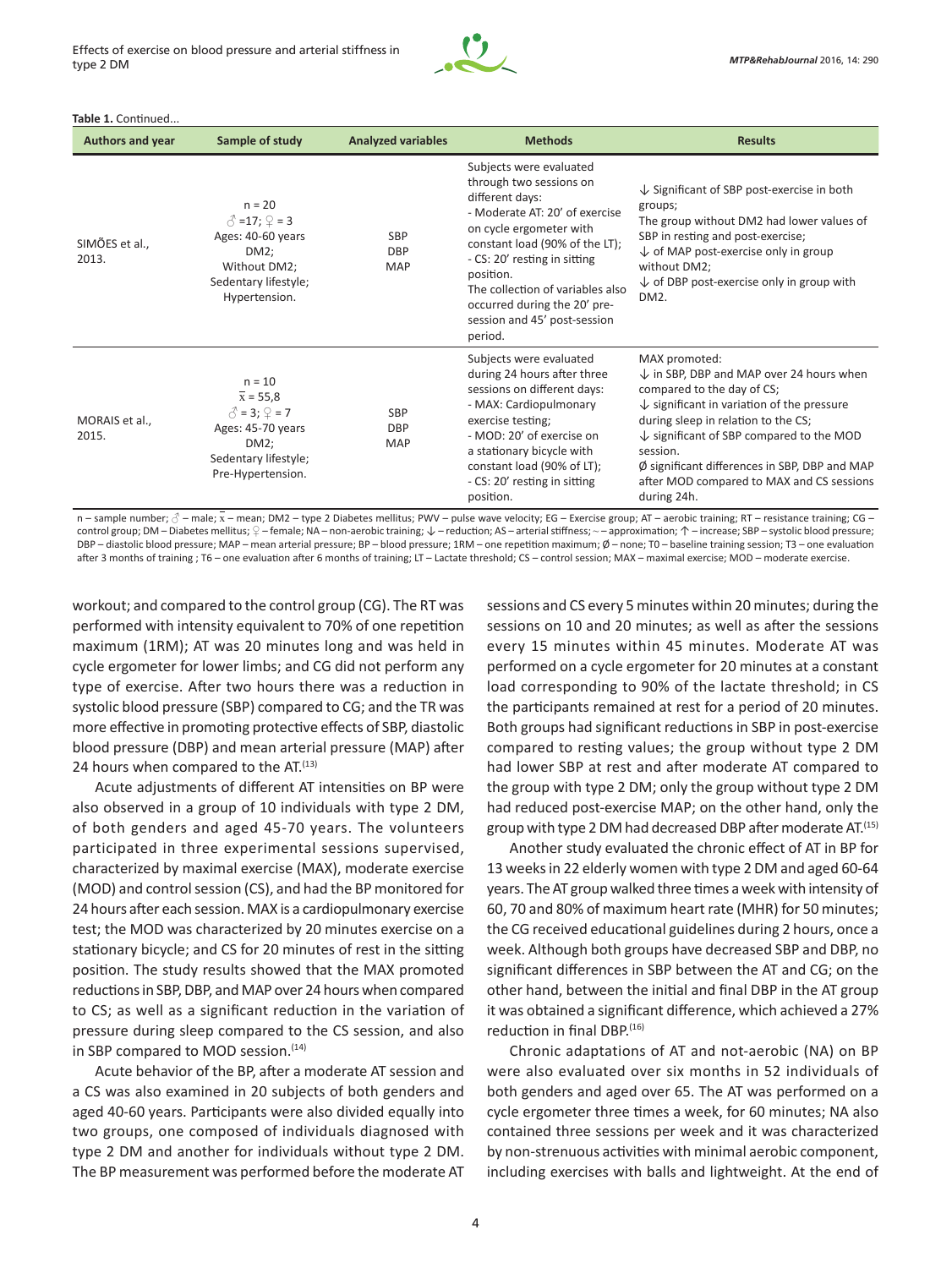

six months, it was observed that the AT did not interfere with arterial stiffness (AS) in the patients with type 2 diabetes, because there were no significant differences in SBP and DBP between the two groups. $(17)$ 

The same result, no changes in DBP and SBP, was found in another study that evaluated the chronic effects of AT and RT in 114 individuals of both genders, aged 40-65 years, for 26 weeks. The RT consisted in seven exercises with two sets of 10-15 repetitions and intensity of 50% of 1RM, where the weight was increased when the participant could perform 15 repetitions of an exercise with less difficulty. The AT lasted for 45 minutes and participants could choose the treadmill, stationary bike or stair stepper for workout. The CG received a guide to physical activity, dietary guidelines and monitoring of PA. The exercises were performed at a frequency of three times a week.<sup>(18)</sup>

Different the studies related to the BP, it was found four studies that investigated the effect of exercise on AS in patients with type 2 DM.<sup>(17,18,19,20)</sup> However, as seen in studies that examined the exercise effect on BP, the following reported results refer to type 2 diabetic populations studied in articles that attended the inclusion criteria.

The chronic effect of AT and NA was analyzed in the study lasting six months, in 52 elderlies of both genders and with average age of 69.3 years. The AT consisted of moderate to vigorously intensity exercise (60-75% of heart rate reserve) on a treadmill and cycle ergometer, three times a week during 60 minutes each. In group NA activities, were performed not strenuous exercise core with ball and strength exercises with very light weights, with no load change also for three sessions per week. This study found significant differences in the results obtained between the groups after three months of training, with reduction of the Pulse Wave Velocity (PWV) radial and femoral in the AT group and increased in NA group. However, these results were not maintained after six months of training, demonstrated by none difference between the two PWV groups.<sup>(17)</sup>

Similar results were observed after three months of AT and NA in 36 elderlies of both genders with an average age of 71.4 years. In the AT group, it was performed moderate to vigorously intensity exercise (60-75% of heart rate) on a treadmill and cycle ergometer, keeping the same frequency (three times a week) and duration (60 minutes) from the previous study. In the NA group, it was also carried out core training with ball and strength exercises with dumbbells, keeping the frequency of three sessions per week. A total of 34 subjects completed the intervention and at the end of three months, it was found a reduction of radial and femoral PWV in subjects who underwent the AT, differently of those in the NA group, which evolved with increased PWV in both arteries.<sup>(19)</sup>

Another study randomized 140 subjects of both genders and type 2 DM patients to physical training and control groups. The exercise sessions were conducted with a frequency of three times a week and included aerobic and resistance components. Only 114 participants with an average age of 56.4 years completed the six-month intervention, and PWV was assessed only in 94 of them. The RT consisted by seven exercises with two sets of 10-15 repetitions and intensity of 50% of 1RM, with progressive loads, modified when the participant could complete 15 repetitions referring less difficulty. The AT was performed on a treadmill, stationary bike or stair stepper for 45 minutes. The control group received a guide to physical activity, dietary guidelines and monitoring of BP. In conclusion, there are none significant reductions in aortic PWV after six months of intervention comparing the groups.<sup>(18)</sup>

Similarly, it was not observed positive results in AS in an intervention during two year in men with type 2 DM. A total of 50 participants with an average age of 52.3 years was distributed, randomly, in control and exercise groups, respectively differentiated by standard DM treatment and aerobic and muscle strengthening exercises. The AT was to walk or run twice a week at a heart rate (HR) corresponding to 65-75% of VO<sub>2max</sub> revised every six months by a strenuous physical test. The RT was also performed twice a week, consisting of eight exercises for major muscle groups, with three to four sets of 10-12 repetitions and progressive intensity, 60-80% of 1RM. The intervention by the RT included 12 different training programs that have been modified every two months; each session of AT and TR had a minimum duration of 30 minutes. During the study, there was loss of one participant in each group and was observed a slower convergence to progression of AS in the exercise group (AT and RT), however, it was not significant, leading to the conclusion that this intervention method can not improve arterial elasticity.<sup>(20)</sup>

## **DISCUSSION**

The findings showed that after 24 hours, the acute effect of high intensity RT (total of 144 repetitions per session) was effective in promoting protective effects on the SBP, DBP and MAP, as compared to AT. The physiological mechanisms related to the reduction in values BP are associated with muscle vasodilation after resistance exercise, because the metabolites accumulation in the muscles causes a compensatory vasodilatation, which reduces the afterload and peripheral vascular resistance. (13,22)

The high intensity RT (70% of 1RM), involving large muscle groups and a high volume of exercise (total of 144 repetitions), recruit more motor units and determines a greater activation of the endothelium-dependent vasodilation, leading to reduced resistance peripheral vascular and, hence, the BP.<sup>(13,22,23,24)</sup>

The reduction in BP after RT, the analysis of hypertensive elderly, may have been caused by reduced cardiac output, which in turn is mediated by the decrease in ejection volume, possibly caused by the decrease of the venous return; and by other mechanisms still unknown.(25)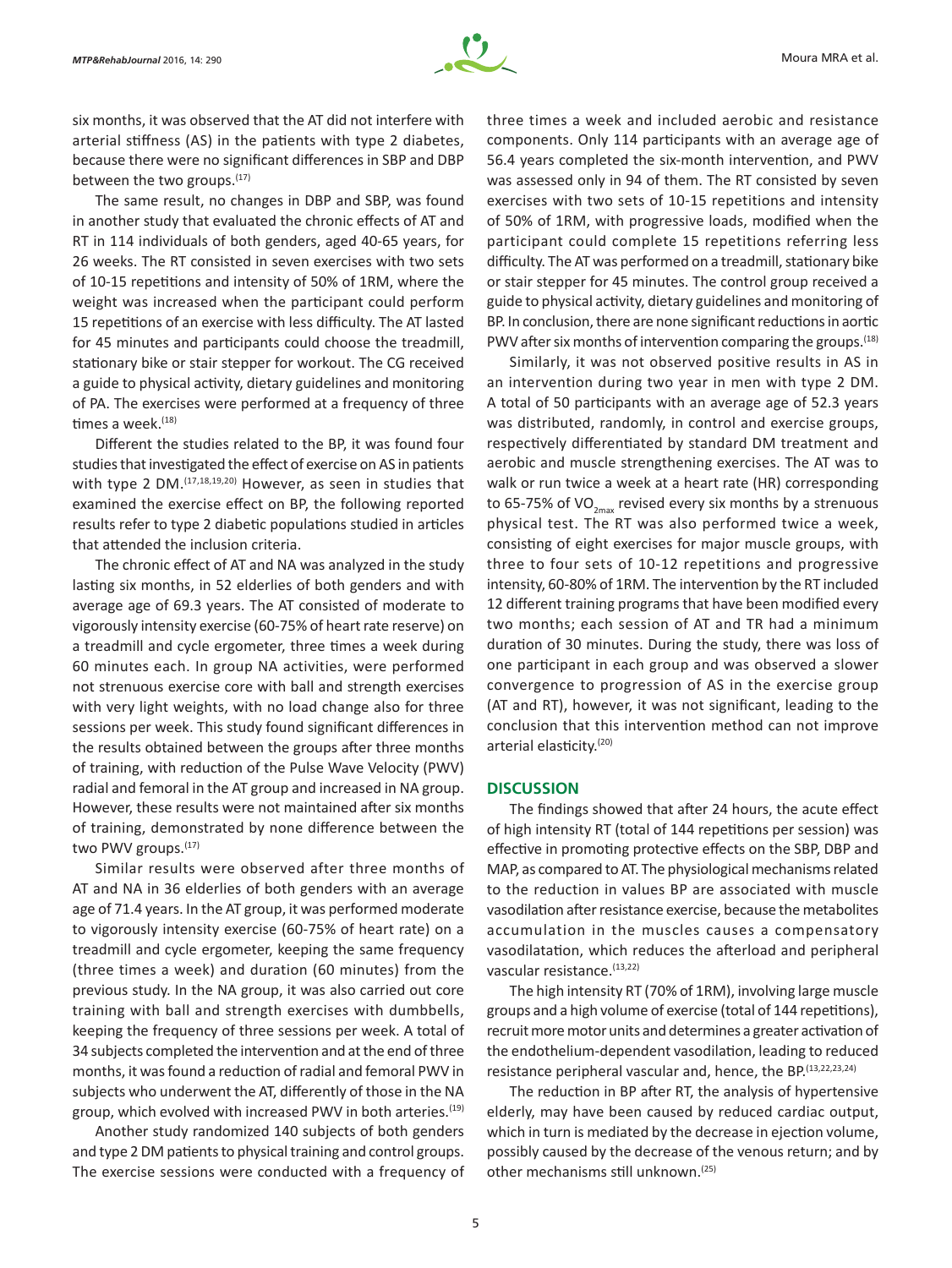

Thus, it is possible to observe that still there are controversial findings that identify the effect of RT on BP, requiring further research to clarify the mechanisms involved in the adaptation of the BP. Anyway, this BP reduction obtained through the RT, may decrease the risk of acute myocardial infarction and coronary heart disease, may characterize it as a effective non-drug therapy not only for the prevention but also for the treatment and control of arterial hypertension.<sup>(25,26)</sup>

On the other hand, the findings of 24-hour ambulatory BP monitoring suggest that a single session of aerobic exercise can promote reductions in BP in individuals with type 2 DM, especially during sleep, and which exercise intensity plays an important role in the size of the reduction, since it was more marked after the MAX session.<sup>(14)</sup> Thus, it is possible that the mechanisms involved in these adaptations are due to the accumulation of metabolites and heat dissipation induced by exercise, leading to muscle vasodilation and hence to a decrease in peripheral vascular resistance and decrease in BP, should happen more markedly in exercises with higher intensities.(27)

It is also important to note that individuals with type 2 DM may have endothelial dysfunction and reduced vasodilator response, factors that suggest the occurrence of failure in the reduction mechanism of peripheral vascular resistance in this population, where this limitation would be more evident through less vigorous exercises.<sup>(14)</sup>

It is important to note that the greatest reduction in SBP, during sleep observed in post MAX period, is very important for individuals with type 2 diabetes because it is believed that a low nocturnal BP (<10%) associated to hyperglycemia have significant correlation with the increased risk of cardiovascular events, suggesting once again that exercise at higher intensities are most promising for hypertensive diabetic patients.<sup>(14,28)</sup>

Still in this context, it was found that a single AT moderate session is able to reduce SBP during the post-exercise recovery in subjects with and without type 2 DM, in which, however, promotes a stronger hypotensive effect in non-diabetic subjects. The mechanisms included in these responses may be related to greater capacity of releasing of vasodilator substances belonging to the kallikrein-kinin system identified in non-type 2 diabetics individuals, which leads to higher post‑exercise hypotension. In contrast, endothelial dysfunction caused by the diabetic condition would be responsible for reducing the activity of this system, linked to a possible degradation of bradykinin by angiotensin-converting enzyme, which impose a lower responsiveness to exercise on this population.(15,29)

However, it is believed that type 2 DM carriers also benefit from the effects of exercise, as was observed significant reductions in SBP and DBP in this group, possibly resulting from the improved activity of the kallikrein-kinin system induced by moderate AT.<sup>(15)</sup>

Similarly, after 13 weeks of AT in a population of 11 elderly women, it was observed a significant reduction of the values of basal and final in the DBP, equivalent to 27%, associated with a slight decrease of SBP.<sup>(16)</sup> The mechanisms involved in these adaptations may be related to muscle contractions rhythmical promoted by the AT, which increased the sympathetic nerve activity, generating an elevation of cardiac chronotropism and inotropic and a reduction in peripheral vascular resistance, due to vasodilation of the active muscles. Thus, the AT is able to promote a more significant decrease in DBP compared to SBP. Importantly, the greater reduction in DBP in hypertensive diabetic patients are able to mitigate the occurrence of cardiovascular events, coronary artery disease, stroke and congestive heart failure.(30,31,32)

On the other hand, the difficulty in BP reduction after 6 months of RT and  $AT^{(17,18)}$  can be justified by the association of metabolic changes of diabetes, which in turn, impairs vascular function. The impairment of endothelium-dependent activity reduces nitric oxide levels and, thus, promotes vasoconstriction and may contribute to structural remodeling and AS, leading to increase of BP.<sup>(21)</sup>

Another limitation found is that, in the population studied, high blood pressure was treated with medication, leading to the fact that the exercise association with antihypertensive medication does not allow the isolated assessment of the effects of physical exercise. In this context, most of the samples used of antihypertensive medications and the authors did not interrupt the prescription, suggesting that this factor may also have interfered in the non-significant reduction in SBP and DBP. However, it is necessary the combination of drug therapy to exercise as an adjunct treatment for high blood pressure in type 2 diabetic patients. (18,33)

It should be clarified that the AT concomitantly with TR are indicated for the prevention and treatment of arterial hypertension, because they generate reductions in BP; improve the health and life quality; promote the control of blood glucose and triglycerides and increase HDL cholesterol; reduce obesity, sarcopenia and osteoporosis present in the physiological aging process and, hence, the occurrence of fractures. Additively, it improves the quality of sleep, cognitive function and short-term memory; decrease the degree of depression and reduce or delay the onset of dementia; reduce the risk of colon cancer, breast, prostate and rectum; among other benefits related to cardiovascular function, musculoskeletal and metabolic.(30,34,35)

With respect to RA, it is known that it increases gradually with advancing age and type 2 DM promotes a worsening of this natural aging process. Among the possible pathophysiological mechanisms that promote changes in vascular function in diabetic patients, they are the increased insulin resistance and the resulting hyperinsulinemia, which has been associated with increased AS. In turn, the non-enzymatic glycation, process linked to hyperglycemia, may also directly affect the structure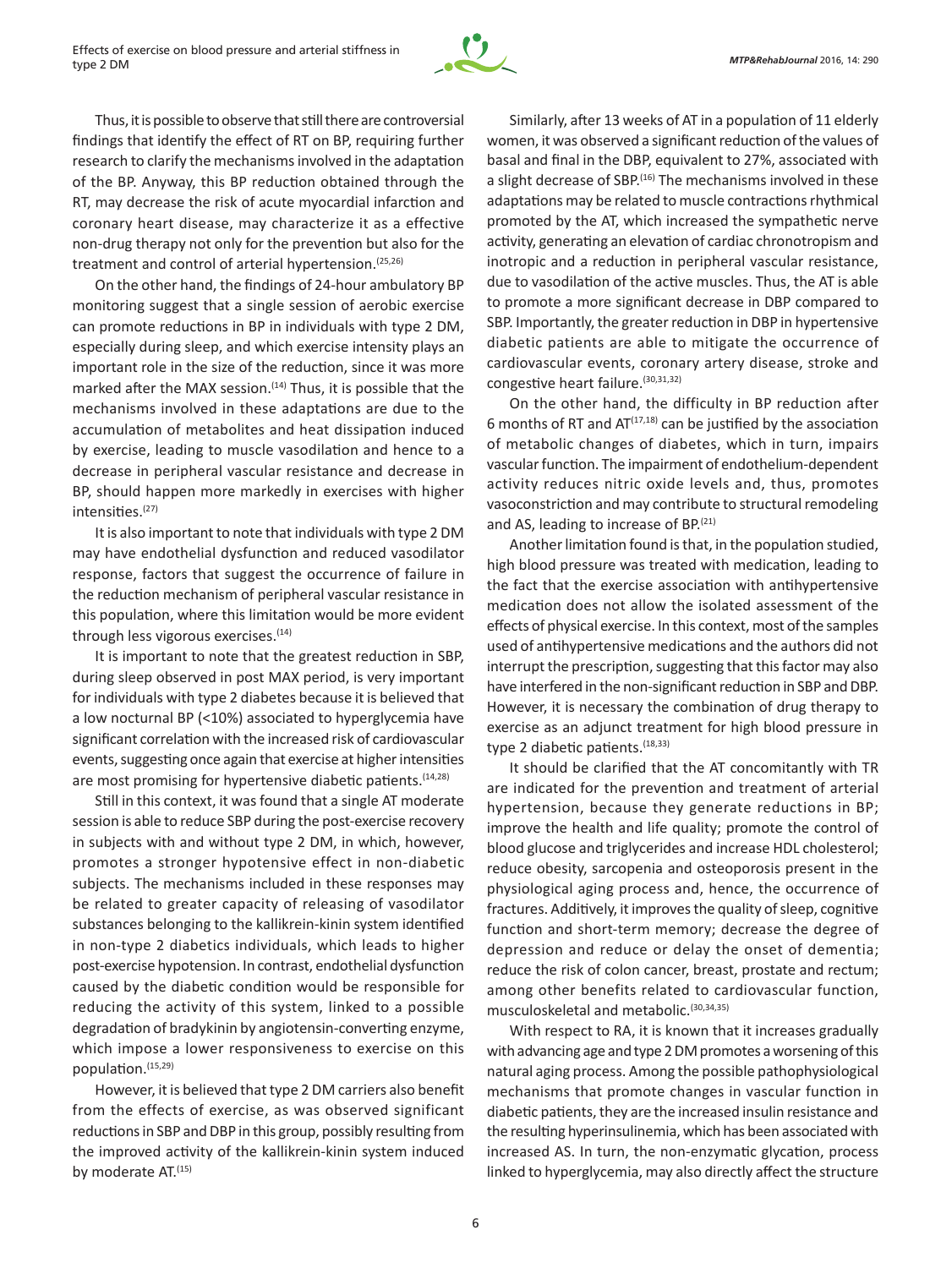

and function of large arteries, it increases the cross-linked collagen in the arterial wall, with consequent reduction of its distensibility. In addition to these factors, it also suggest the involvement of the autonomic nervous system in mediating AS changes present in diabetics patients.<sup>(10,16)</sup>

Considering the articles selected for this review, two had reduced AS after three months of AT, however, in one of them the result was not maintained after six months of intervention. Likewise, it was not observed the improvement of AS after six months and two years of AT and RT when compared to CG.(17,18,19,20) Analyzing the outcomes shown after three months of AT, it is believed that this type of exercise is capable of promoting higher responses for the nonenzymatic glycation, resulting in stretching and breakage of collagen cross-links. This response associated with improved sympathetic tonus and increase nitric oxide-induced vasodilation activity, which are also achieved through the AT, may explain the reductions in AS obtained in short term.<sup>(17,19)</sup>

On the other hand, the non-permanence of this response after six months of the intervention $(17)$ , suggest that the changes from the arterial stiffening presents components with progressive and irreversible characteristics and may promote a resistance to AT over longer periods. This may also explain not improved arterial elasticity when it confronted the responses obtained between exercise and control groups after six months and two years of the intervention.<sup>(18,20)</sup>

Considering that those which associated RT programs, another studies show a strong association of this high intensity exercise modality with increasing AS, different of those which used moderate and obtained disparate outcomes. Distinct evidence confirms these findings and shows that the RT reduces arterial compliance in different populations, but that the use of lower intensities do not promote these alterations. (37,38)

It is important to note that these findings should not confirm a contraindication to RT, since this type of exercise promotes beneficial adaptations to the patient with type 2 diabetes here already mentioned.<sup> $(34)$ </sup> In this context, the combination of RT and AT is characterized by an effective alternative, since the aerobic component seems to act as a neutralizer for the increase of AS and may even induce greater vascular distensibility.(38)

However, it is important to emphasize that the constituent population of the studies selected for this review is characterized by older individuals, with type 2 DM and have other associated morbidities, a fact that reflects major cardiovascular risk which can not possibly be reversed only through the physical exercise.<sup>(18)</sup>

It is also necessary to point out the difficulty in systematizing the exercise protocols used in the studies, since the heterogeneity related to the type of exercise; number of sets and repetitions; time; intensity and volume of exercise; muscle groups involved and duration of action, may affect the quality of the displayed outcomes and consequently to difficult the proper exercise prescription for individuals with type 2 diabetes.

## **CONCLUSION**

The results suggest that physical exercise may be indicated as a promising non-pharmacological strategy for pressure control in type 2 DM patients. Regarding arterial stiffness, it is assumed that the structural alterations involved in the disease process are irreversible, and may not be modified even after long periods of intervention. However, further studies are necessary to fully understand the mechanisms involved in reducing arterial pressure and stiffness in type 2 diabetic subjects. In this sense, it is essential to systematize physical exercise programs, in order to elucidate their effects on the pressure and arterial stiffness in patients with type 2 DM.

#### **AUTHOR'S CONTRIBUTION**

MRAM, PTRB: Search for articles and text writing. MLM, RMVS: Orientation, revision of text and discussion of work.

#### **CONFLICTS OF INTEREST**

The author(s) declare that they have no competing interests.

#### **AUTHOR DETAILS**

<sup>1</sup> Faculdade Estácio do Rio Grande do Norte, Campus Ponta Negra, Natal (RN), Brasil.

<sup>3</sup> Universidade Federal do Rio Grande do Norte (UFRN), Natal (RN), Brasil.

## **REFERENCES**

- 1. Association AD. Diagnosis and classification of Diabetes Mellitus. Diabetes Care. 2008;31.
- 2. Arsa G, Lima L, Almeida SS, Moreira SR, Campbell CSG, Simões HG. Diabetes Mellitus tipo 2: Aspectos fisiológicos, genéticos e formas de exercício físico para o seu controle. Rev Bras Cineantropom Desempenho Hum. 2009;11(1):103-11.
- 3. Vasconcelos HCA, Araújo MFM, Damasceno MMC, Almeida PC, Freitas RWJF. Fatores de risco para diabetes mellitus tipo 2 entre adolescentes. Rev Esc Enferm USP. 2009;44(4):881-7.
- 4. Diretrizes SBD. Diretrizes da sociedade brasileira de diabetes 2013-2014. AC Farmacêutica. 2014.
- 5. Federation ID. IDF diabetes atlas sixth edition. 2013;6.
- 6. Guelho D, Paiva I, Carvalheiro M. Diabetes mellitus um «continuum» fisiopatológico. Rev Port Endocrinol Diabetes Metab. 2013;8(1):44-49.
- 7. Colberg SR, Sigal RJ, Fernhall B, Regensteiner JG, Blissmer BJ, Rubin RR, Chasan-Taber L, Albright AL, Braun B. Exercise and type 2 diabetes: the American College of Sports Medicine and the American Diabetes Association: joint position statement executive summary. Diabetes Care. 2010;33(12):2692-6.
- 8. Parati G, Bilo G, Ochoa JE. Benefits of tight blood pressure control in diabetic patients with hypertension. Diabetes Care. 2011;34(2):297-303.
- 9. Pinto LC, Ricardo ED, Leitão CB, Kramer CK, Zanatta CM, Gross JL, Canani LH. Controle inadequado da pressão arterial em pacientes com diabetes melito tipo 2. Arq Bras Cardiol. 2010.
- 10. Bortolotto LA. Alterações das propriedades funcionais e estruturais de grandes artérias no diabetes mellitus. Arq Bras Endocrinol Metab. 2007;51(2):176-84.